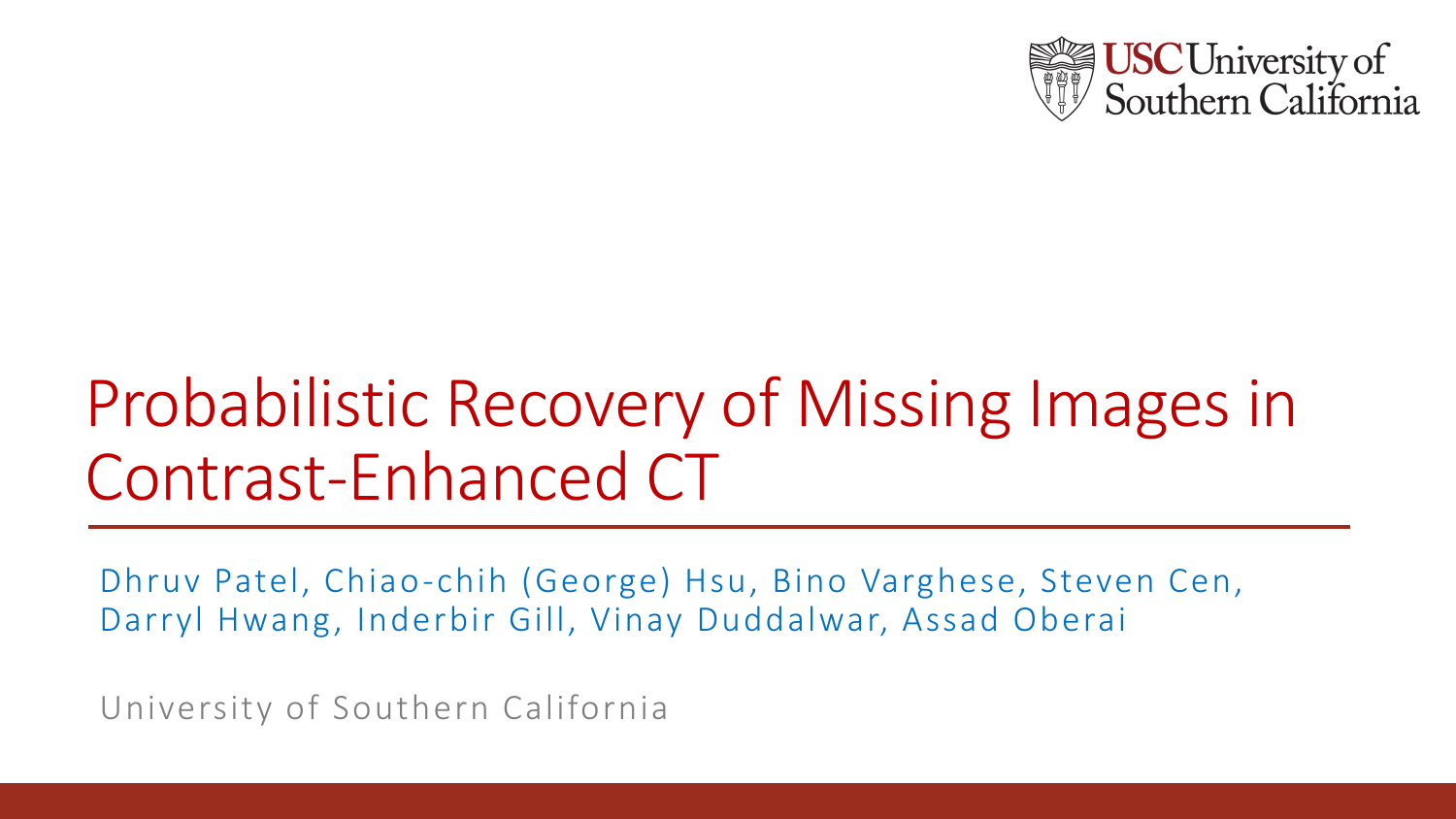## Contrast-enhanced Computed Tomography

- Most effective and preferred imaging technique for detection and diagnosis of renal cancer.
- Intravenous contrast agent is injected into the subject and then CT images are taken during four distinct time points - resulting in four images:



• Pattern of enhancement is an important indicator of malignancy of tumor.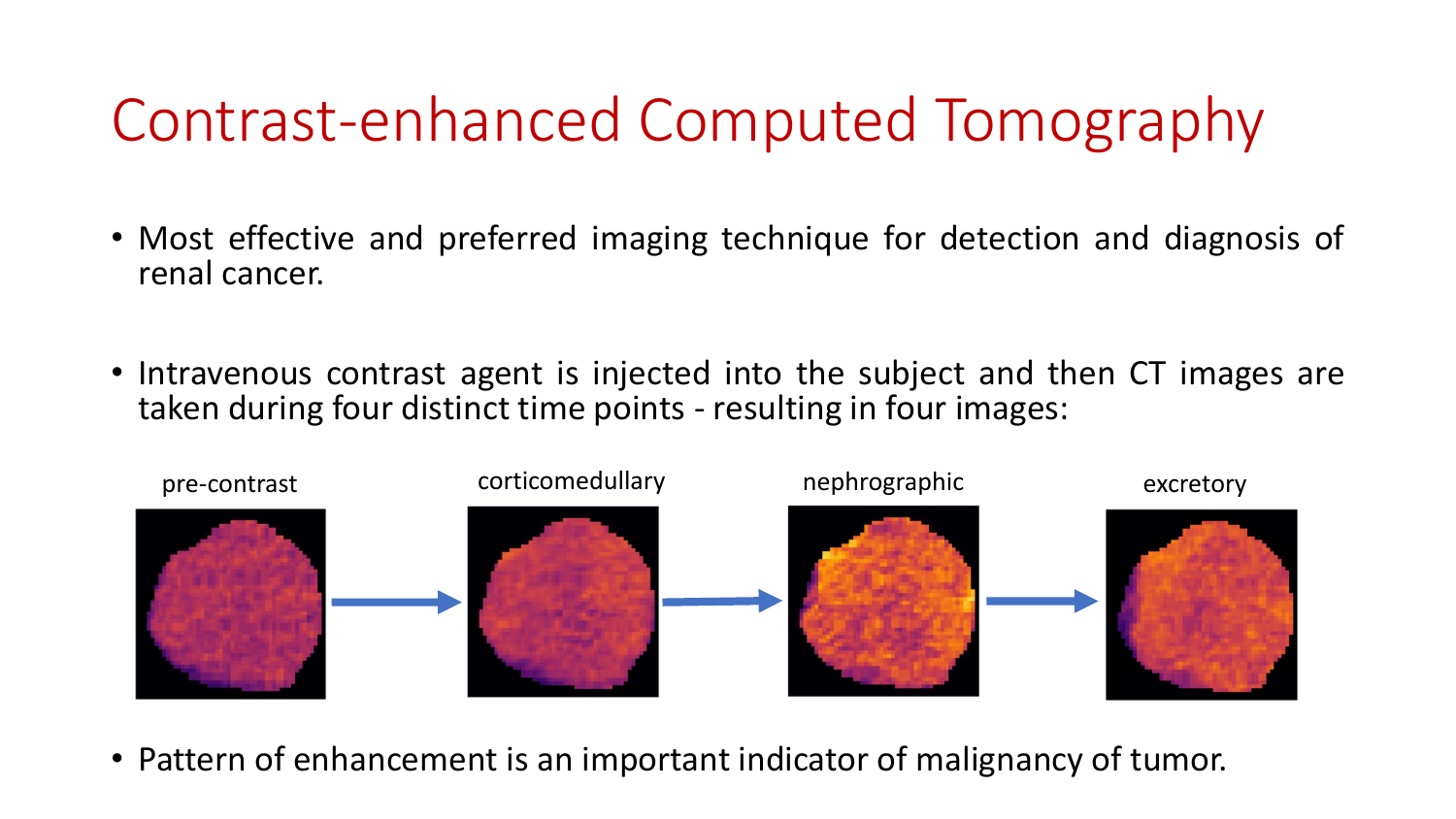## Practical challenges with CECT

- Access to all four images crucial for diagnosis and treatment planning.
- Missing data
	- o change in imaging equipment and/or related protocols.
	- o deteriorating patient health
	- o data management and logistic issues
- Corrupt data
	- o low resolution imaging
	- o inaccurate imaging technique
	- o image-post processing

Goal: Recover missing or corrupt image(s) in a CECT sequence and also quantify corresponding uncertainty.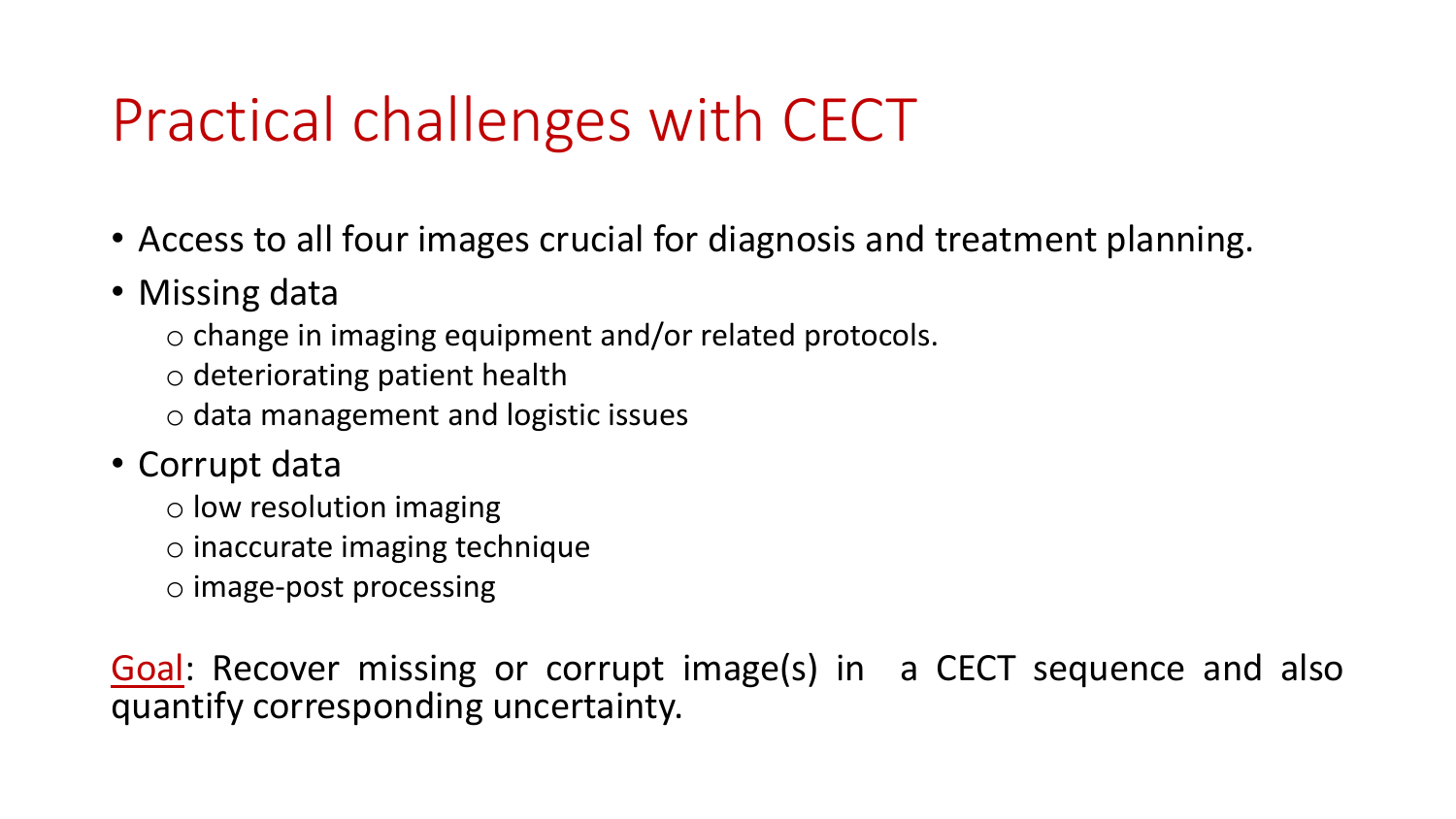#### Image recovery



- Complex and High dimensional data
- Presence of finescale feature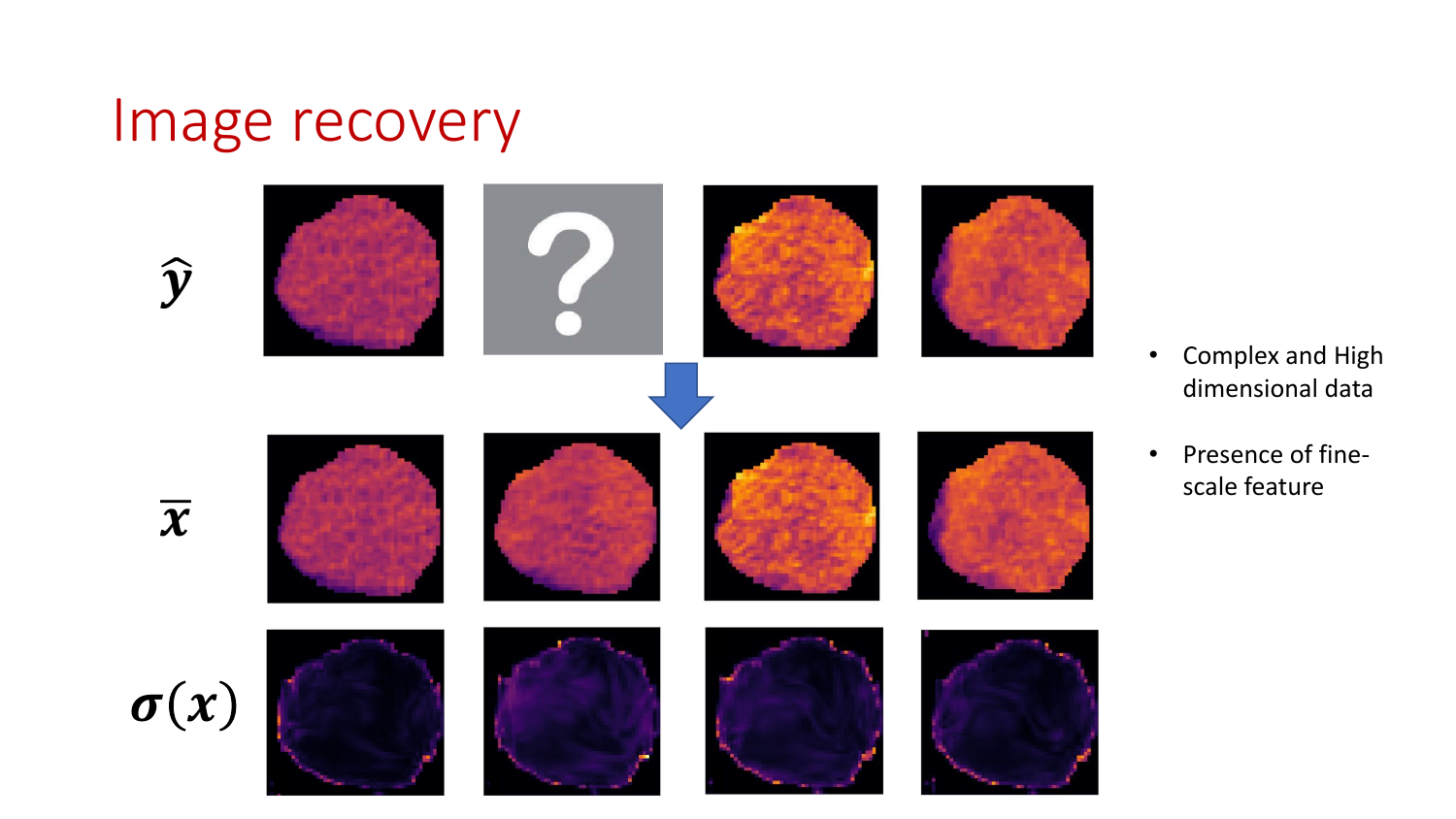## Probabilistic image imputation

Key idea: Use the distribution learned by GAN as a prior in Bayesian inference and reformulate the posterior inference problem in the low-dimensional latent space of the GAN.

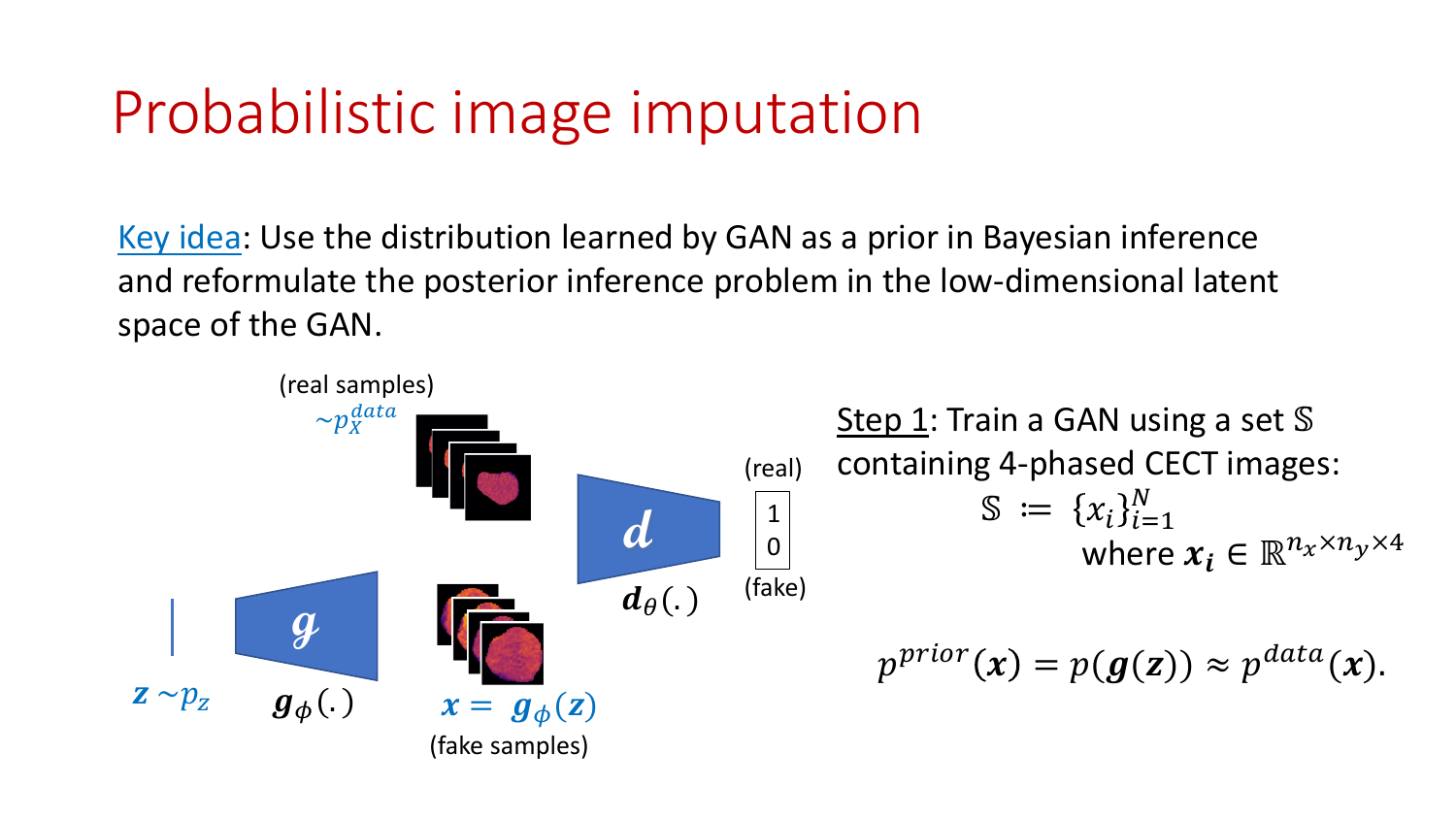## Probabilistic image imputation

Step 2: Given a CECT sequence with missing/corrupt image(s)**,**

compute the required statistics w.r.t. posterior  $p^{post}(x|\hat{y})$ .

 $\triangleright$  From the weak convergence of GAN<sup>1</sup>...



 $\widehat{\bm{\nu}}$ 

$$
\mathop{\mathbb{E}}_{\boldsymbol{x} \sim p_X^{post}(\boldsymbol{x}|\boldsymbol{\hat{y}})}[s(\boldsymbol{x})] = \mathop{\mathbb{E}}_{\boldsymbol{z} \sim p_Z^{post}(\boldsymbol{z}|\boldsymbol{\hat{y}})}[s(\boldsymbol{g}(\boldsymbol{z}))]
$$

Probe the posterior (using MCMC) to get desired quantity of interest.

1: Patel et al. (2020): GAN-based priors for quantifying uncertainty.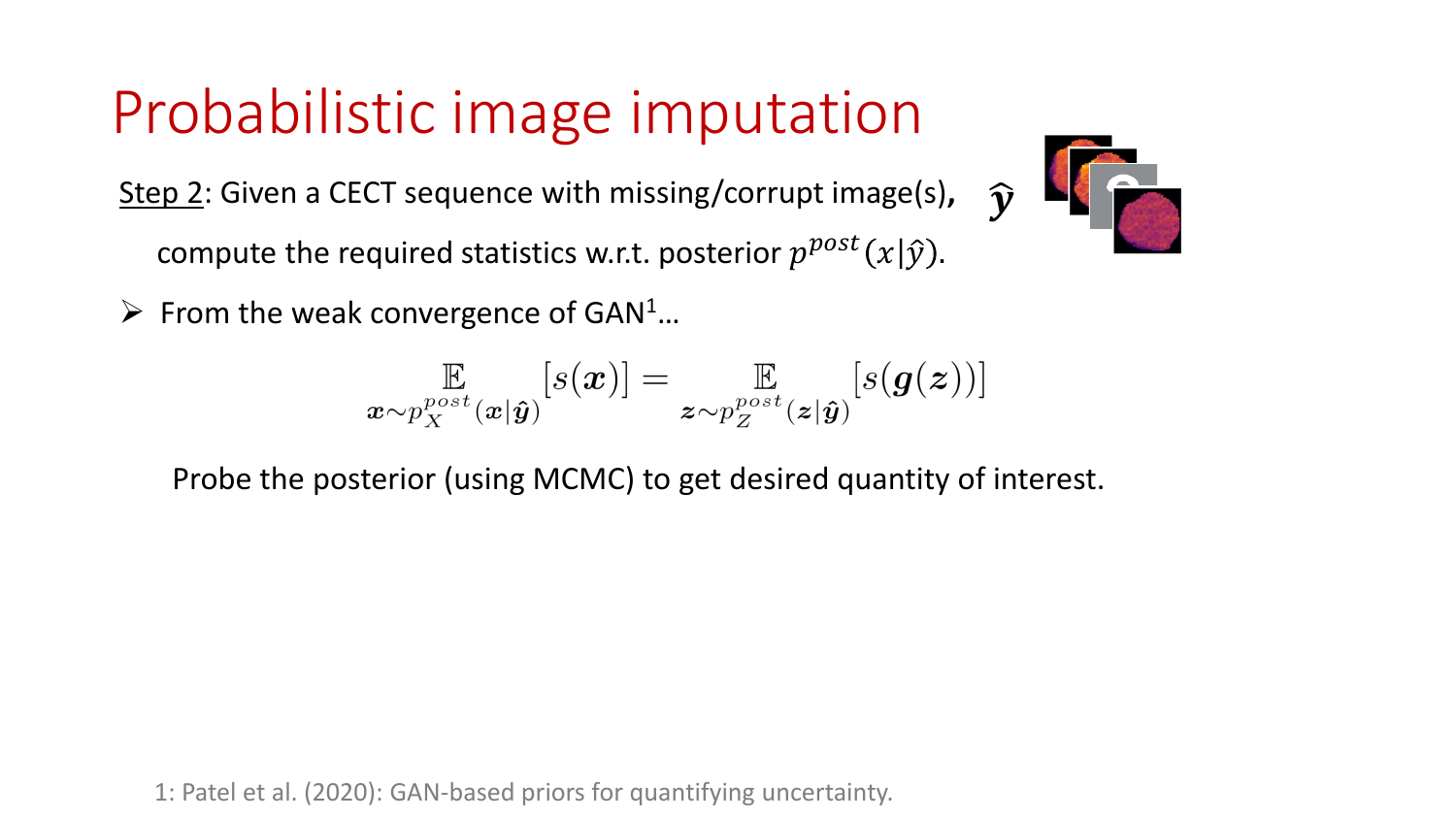#### Learning CECT specific fine-scale features

Adversarial loss alone will not ensure capturing fine-scale features unique to CECT imaging.

$$
L = L_{adv} + L_{style}
$$
\n
$$
= \min_{\boldsymbol{\phi}} \max_{\boldsymbol{\theta}} \mathbb{E}_{\boldsymbol{x} \sim p_{X}}[\boldsymbol{d}(\boldsymbol{x}; \boldsymbol{\theta})] + \mathbb{E}_{\boldsymbol{z} \sim p_{Z}}[1 - \boldsymbol{d}(\boldsymbol{g}(\boldsymbol{z}; \boldsymbol{\phi}); \boldsymbol{\theta})]
$$
\n
$$
L_{adv}
$$
\n
$$
+ \sum_{l=1}^{n_{layers}} ||\mathbf{G}^{l}(\boldsymbol{x_{real}}) - \mathbf{G}(\boldsymbol{x_{fake}})||^{2}
$$
\n
$$
L_{style}
$$

where,  $\mathcal{G}^{l}(x) = F^{T}(x; \theta) F(x; \theta)$ 

Discriminator performs the dual role of classifier and feature extractor.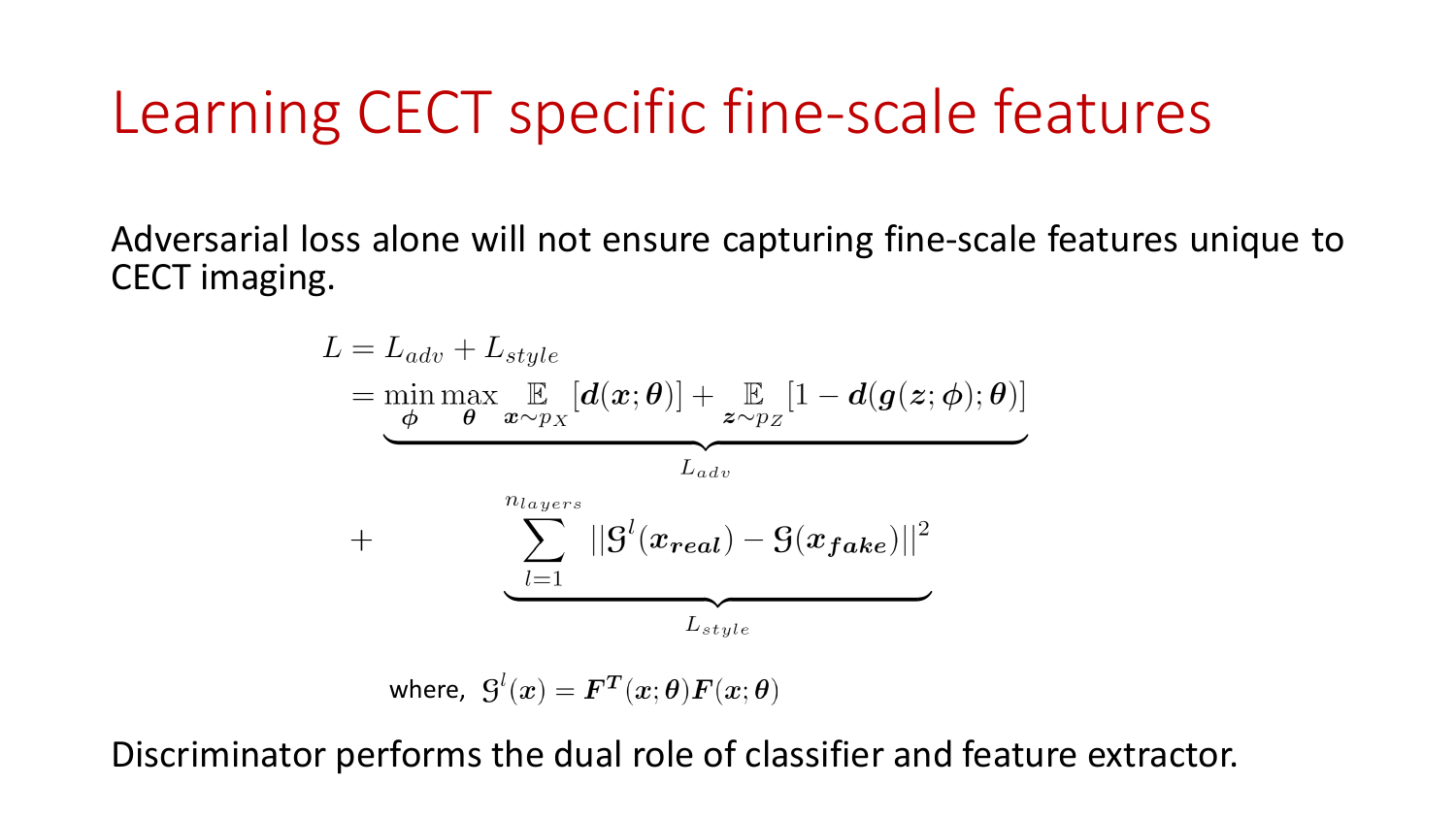#### Results on patient data





 $-0.75$ 

 $0.50$ 

 $-0.25$ 

 $-0.00$ 

 $-0.25$ 

 $-0.50$ 

 $-0.75$ 

 $^{-1.00}$ 

 $-0.75$ 

 $0.50$ 

 $0.25$ 

 $0.00 -$ 

 $-0.25$ 

 $-0.50$ 

 $-0.75$ 

 $-1.00$ 



 $x^{true}$   $x$ 







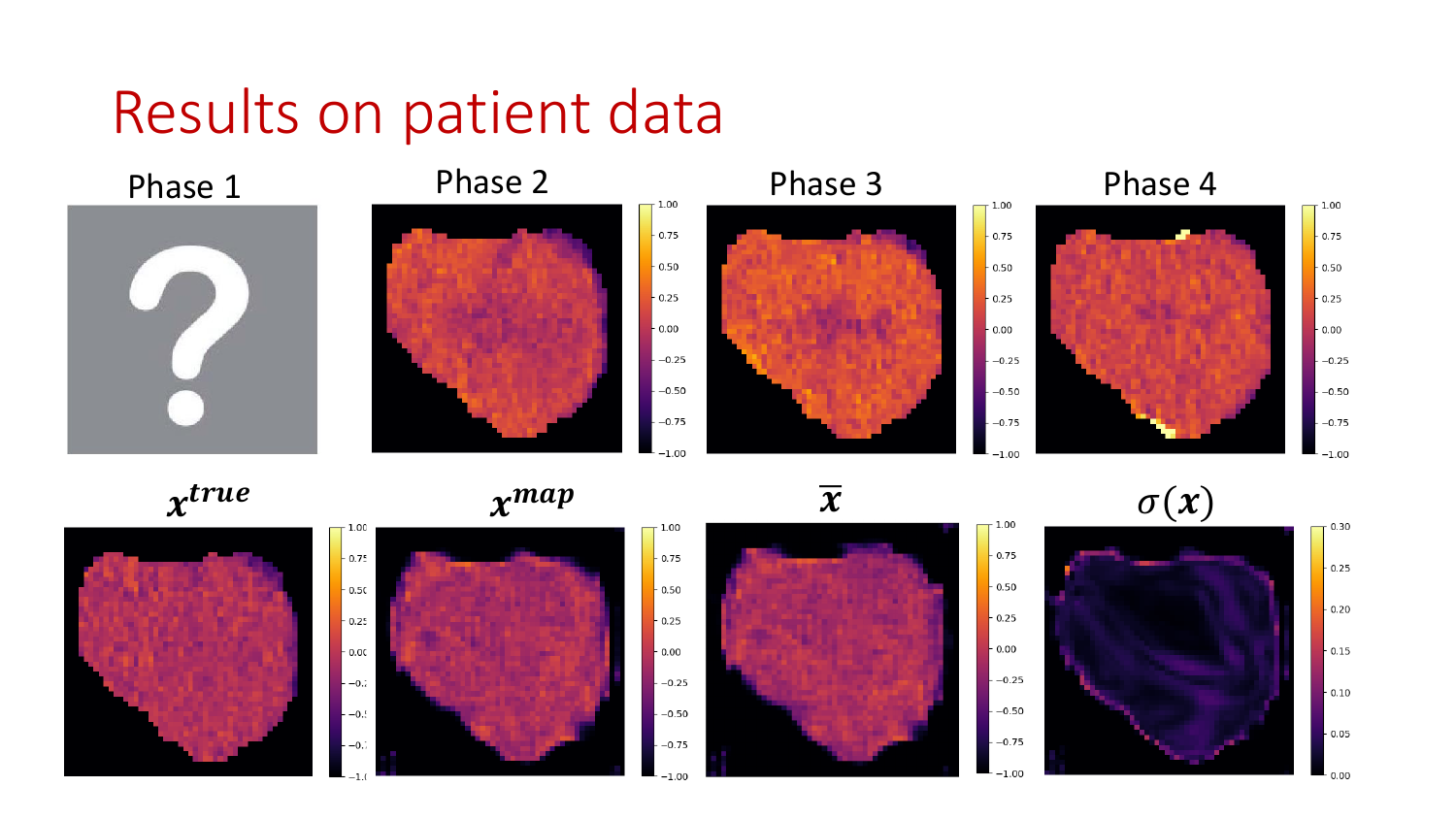## Summary

- Algorithm for recovering missing images in CECT sequence with quantified uncertainty estimates;
- Discriminator-driven style loss helps capture fine-scale structure;
- The proposed GAN prior framework can flexibly be extended to variety of medical imaging applications.

Acknowledgements:

Ming Hsieh Institute - USC and ARO grant W911NF2010050.